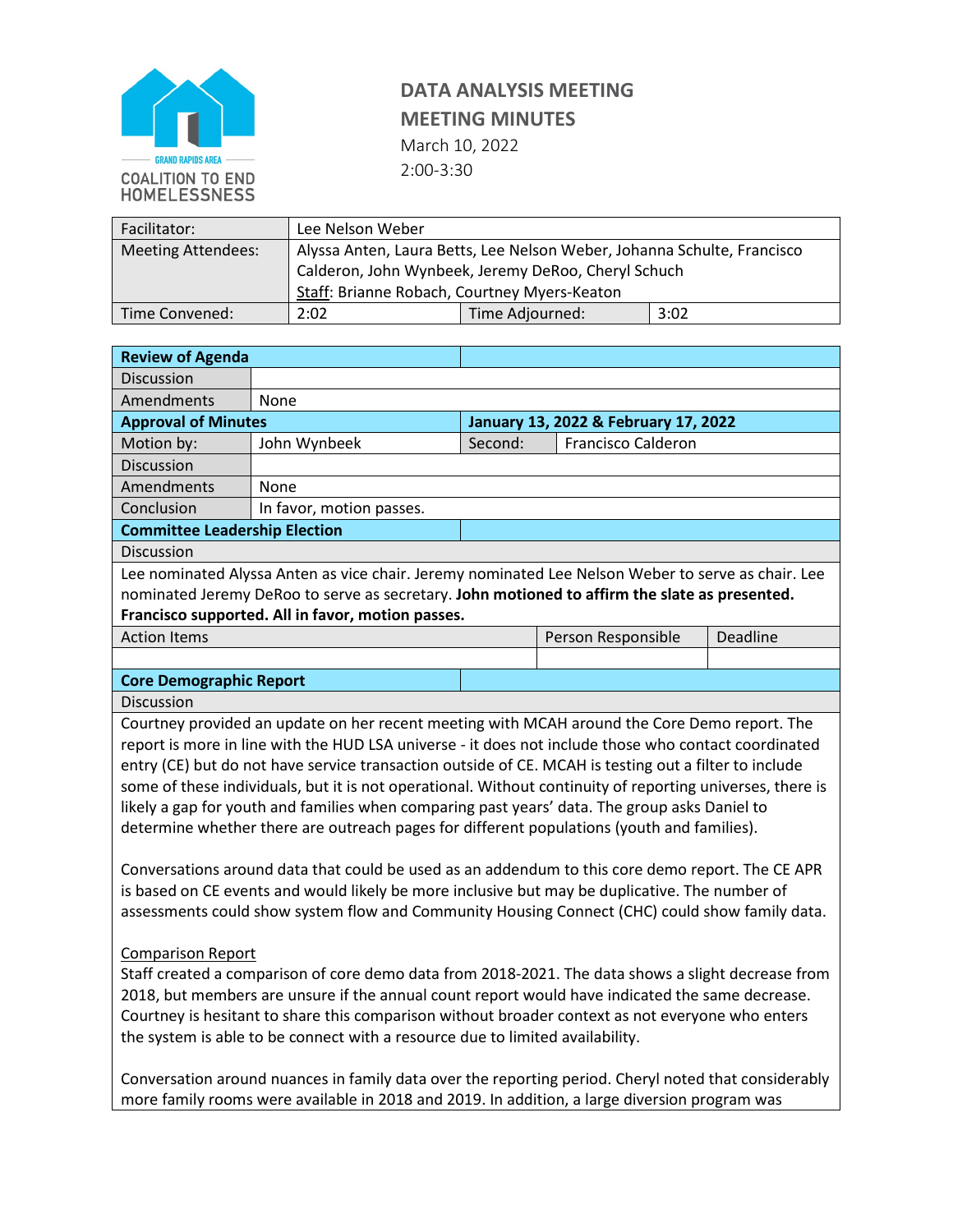

## **DATA ANALYSIS MEETING MEETING MINUTES**

March 10, 2022 2:00-3:30

tracked through HMIS in 2019. With the implementation of CHC, this system began tracking data for families so CE and CHC data would likely need to be combined for 2020 and 2021. It may be helpful to discuss gaps in reporting between CHC and CE with Angela. Staff can pull the CE APR for 2021 to inform whether there was a gap.

Courtney noted that the chronic numbers seem high and wondered if these numbers relied on selfreporting. If the data is self-reported, the community would need to discuss how to ensure we are using verified data for populations. Cheryl wondered if the CoC could have someone perform a trend and variance analysis on chronic and veterans data. Given that data reports may change, she thinks focusing on analysis is key to understand and communicating the data.

Members noted a large difference in the number of folks experiencing homelessness and the number that contacted HAP. This may be due to reporting differences or system constraints. The committee will ask Daniel to investigate the reasoning for this difference to determine if a disparity exists. If there is a disparity, this committee will explore further. Agreement that it would be helpful to have someone who is more familiar with data sets and their complexities in attendance.

The comparison report is informational for the committee, not for the public. Courtney wondered if outcomes data would be more beneficial for the committee to review for now. A smaller group (Courtney, Angela, Daniel, Gerry) could discuss the core demo, CE, and CHC data sets. Staff can run suggested MCAH reports and send to committee with highlights.

| <b>Action Items</b>                                                                                    |  | Person Responsible | Deadline |  |  |
|--------------------------------------------------------------------------------------------------------|--|--------------------|----------|--|--|
| Determine if there are SO pages for youth & families                                                   |  | Daniel             |          |  |  |
| Investigate the reasoning for differences in # experiencing                                            |  | Daniel             |          |  |  |
| homelessness and # contacting HAP                                                                      |  |                    |          |  |  |
| Explore capacity for analysis of veterans & chronic data                                               |  | Courtney/Brianne   |          |  |  |
| Provide MCAH outcomes reports and highlights to                                                        |  | CoC staff          |          |  |  |
| committee                                                                                              |  |                    |          |  |  |
| <b>PIT Count Report</b>                                                                                |  |                    |          |  |  |
| <b>Discussion</b>                                                                                      |  |                    |          |  |  |
| The initial draft of the sheltered Point-In-Time (PIT) count is not yet ready. The initial unsheltered |  |                    |          |  |  |
| count identified 47 individuals though this may change after data cleanup. The number is lower than    |  |                    |          |  |  |
| in previous years. It seems to include only a low number of family households which is in line with    |  |                    |          |  |  |
| historical and national trends around PIT count data. Cheryl suggested strategizing around how to      |  |                    |          |  |  |
| accurately count unsheltered families in future counts.                                                |  |                    |          |  |  |
| <b>Action Items</b>                                                                                    |  | Person Responsible | Deadline |  |  |
|                                                                                                        |  |                    |          |  |  |
| <b>Data Protocol Spreadsheet</b>                                                                       |  |                    |          |  |  |
| <b>Discussion</b>                                                                                      |  |                    |          |  |  |
| The group had asked Daniel to review a data protocol sheet and provide definitions and data sources.   |  |                    |          |  |  |
| Now that Stella is functional again, he has indicated he will review the sheet.                        |  |                    |          |  |  |